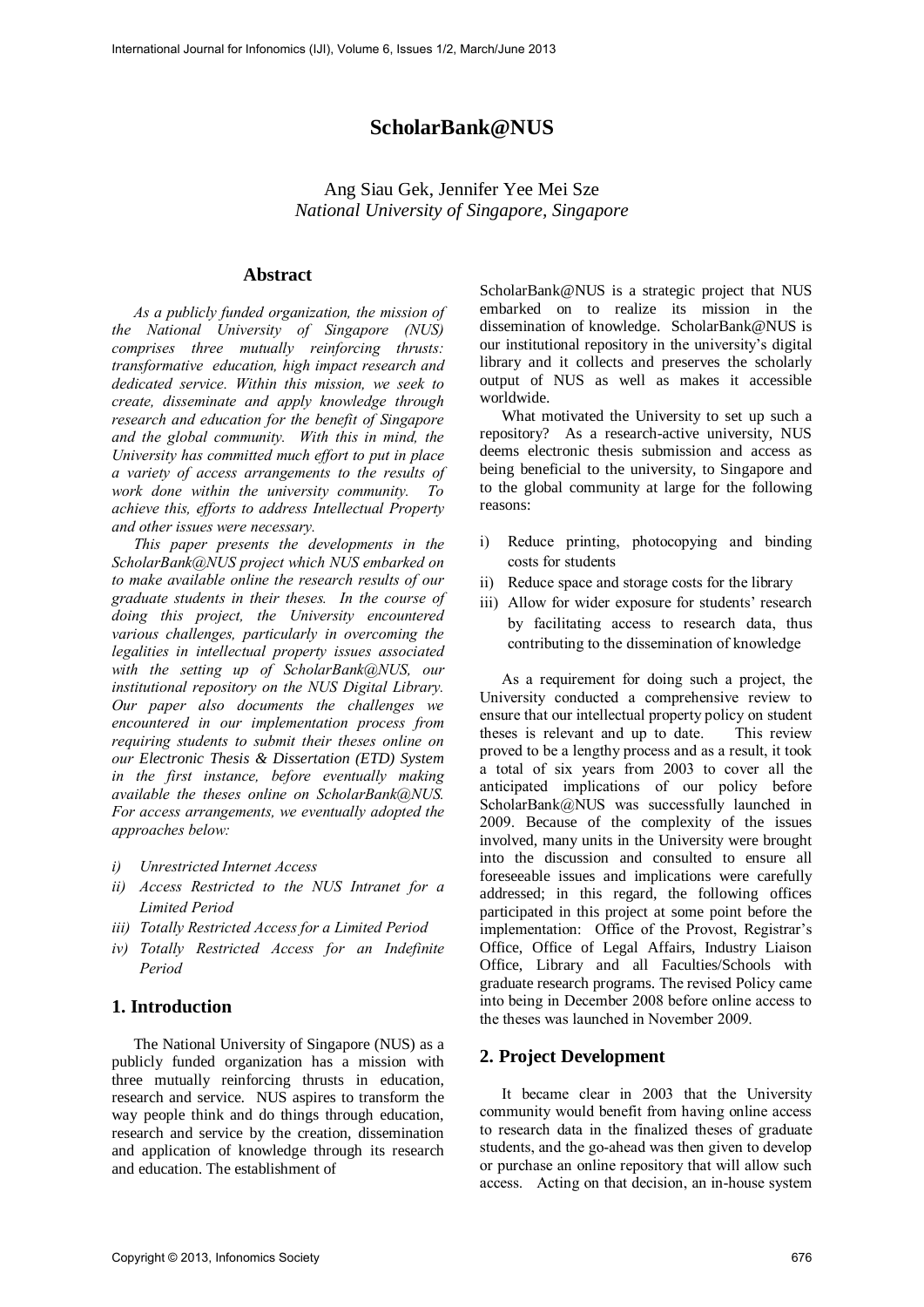(the NUS Electronic Thesis & Dissertation (ETD) System) was set up to serve as a collection centre, and the Registrar's Office proceeded to immediately require research students to upload their final theses onto this system. This arrangement then became part of the thesis submission requirement henceforth.

With the above in place, the work in the comprehensive review to study issues in our intellectual property policy relevant to electronic thesis submission of student theses and their ultimate online access then began. The review was done bearing in mind that there may be the need to provide for a variety of access arrangements catering for different situations. The challenges we encountered are described below.

### **3. Challenge: Intellectual Property**

Before we can actually make available thesis information, there was the need to clearly establish ownership of copyright to students' theses. If the ownership lies with the students who have written the theses in the first place, there is then the requirement for students to grant the University a license to reproduce and publish the work on the internet and other means.

For students who submitted their theses onto the ETD system from September 2003, the necessary policy was put in place to govern the ownership of copyright to students' theses. The policy was stated in the clause below:

"The ownership of copyrights in student thesis is governed by the following:

- a) Copyright ownership of theses generated by research that is performed whole or in part by the student with financial support in the form of wages, salaries, stipends, scholarships or grants from funds administered by the University shall be determined in accordance with the terms of the support agreement or in the absence of such terms, shall become the property of the University.
- b) Copyright ownership of theses generated by research performed in whole or in part utilizing equipment or facilities provided to the University under conditions that impose copyright restrictions shall be determined in accordance with such restrictions or in the absence of such terms, the theses shall become the property of the University.
- c) Students will own the copyrights to theses not within the provisions of a) and b) above.

However, a student shall hereunder, as a condition to the degree award, irrevocably and unconditionally grant in perpetuity to the University the royalty-free right by way of license to print, publish, reproduce and publicly distribute copies of his thesis in all languages, including but without limitation the right to publish on the Internet or by means of any other electronic medium throughout the World."

Students were given a form to sign before they upload their theses onto the ETD system. By signing the form, the student, as the copyright owner of the thesis grants NUS a license to reproduce and publish the work on the Internet and other means. As the copyright owner, the student has the responsibility to obtain all the copyright clearances and undertakes to indemnify NUS against any breach of copyright or defamation. We subsequently found these clauses difficult to administer in practice.

After much deliberation, a revised intellectual property policy on students' theses was put in place which simplified the administration process.

Under the new policy, students own the copyright to their theses in all situations, except for patentable ideas or other useful intellectual property and research data arising from university research, which will belong to the University. Hence the University is granted a broad license by the student to print, copy and publish the thesis on the Internet. The necessary clause allowing for this reads as follows<sup>[1]</sup>:

"The University acknowledges the student's ownership of copyright to his/her theses and/or dissertations. However, where the student's theses and/or dissertations were submitted to the University to meet course requirements, the following provisions shall apply:

- a) If the student's theses and/or dissertations contain patentable ideas or other Intellectual Property the University deems useful, then the University shall be the owner of such ideas or Intellectual Property.
- b) If the student's theses and/or dissertations contain research data arising from University Research, then the student's copyright will only extend to the form of expression of the data in the theses. Ownership of the research data and the data base itself remains with the University.

The physical document and/or device on which the student's Authored Work was recorded or stored or printed, which was submitted to the University (for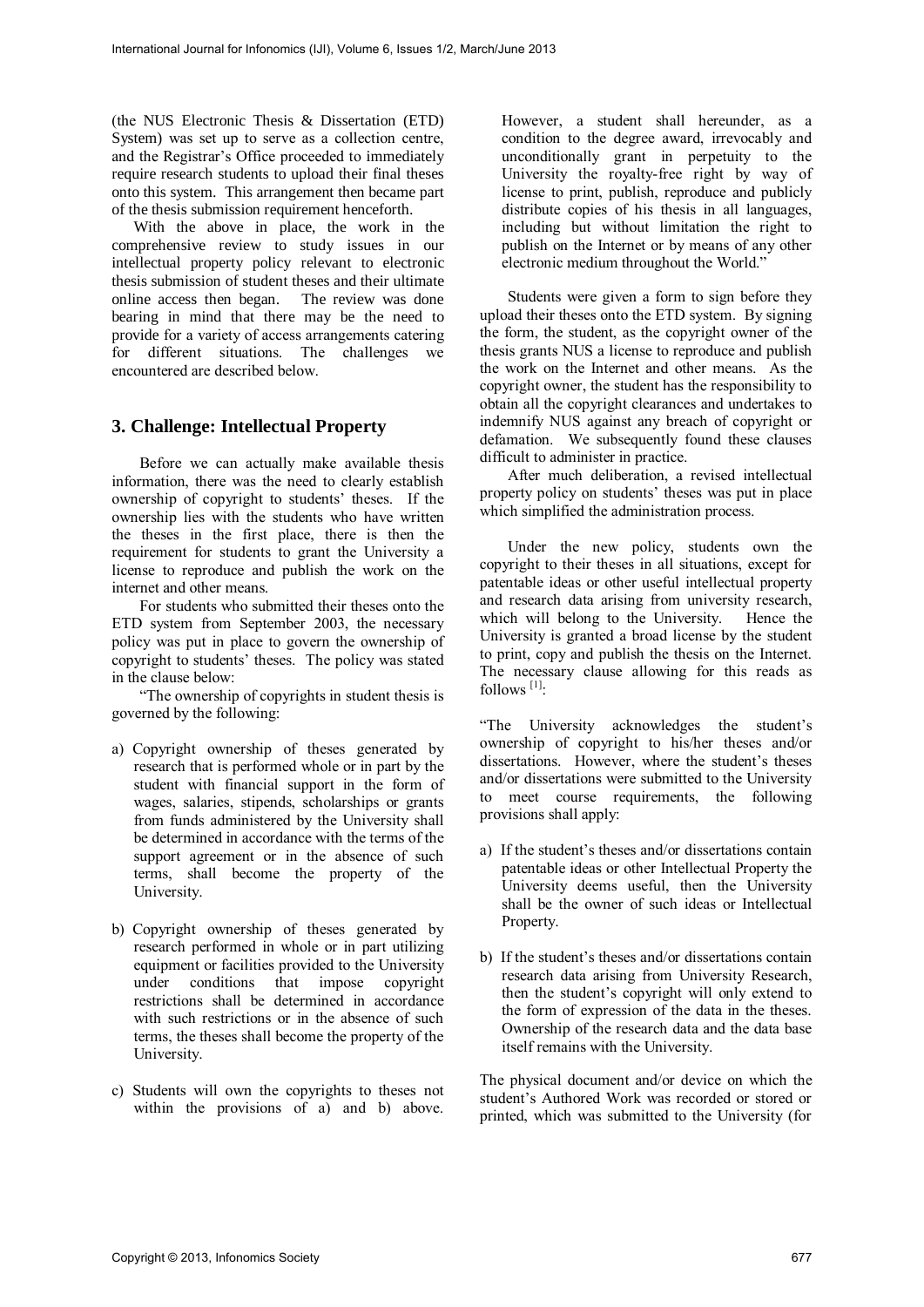example, the thesis document, the examination scripts, term papers, CDs, DVDs, tapes, etc.) will become the property of the University unless returned to the student by the University.

The University Member shall be deemed to have granted to the University an irrevocable, unconditional, perpetual, transferable, sub-licensable, royalty free license to use, print, publish, reproduce, copy and publicly distribute the University Member's Authored Work, in whatever form, including without limitation the right to publish on the Internet or through an Electronic Medium, for the University's teaching, research and academic purposes and any business usual to a university or institution of research and/or higher learning (such as publishing and licensing activities), provided that:

- a) the University shall acknowledge the copyright ownership of the University Member;
- b) the University may, at its absolute discretion, elect to limit its use of this licence on such terms as it sees fit.

The University may at any time, require an assignment of the University Member's copyright over an Authored Work for the purposes of commercialising the Authored Work and the University Member shall take such action as required to complete the assignment provided that the assignment of copyright will contain terms which will enable the University Member to retain the right to reproduce the text of their Authored Work to ensure that their careers benefit from publishing the results of their work.

If the University was to commercialise an Authored Work (for example, through the University's subsidiary NUS Press Pte Ltd or its Centre of Instructional Technology), then the University and the University Member who owns the copyright to the Authored Work shall enter into appropriate agreements to share revenue or make payments in accordance with standard practices and guidelines usual to educational institutions.

The University Member shall ensure that he/she:

- a) is not in breach; and/or
- b) has obtained the consent,

of Third Party owners of copyright or other intellectual property rights to use their works as incorporated in the University Member's Authored Work and a license back to the University for

teaching, research and academic purposes. The University Member shall use reasonable efforts to assist the University to obtain the consent of Third Party owners of copyright and other intellectual property rights if the University seeks to commercialise the Authored Work."

In order to accommodate theses being made available via the digital library, a new paragraph defining "electronic media" has also been added into the document on Intellectual Property policy defining "electronic media":

"Electronic "Medium" shall include but not be limited to digital optical and magnetic information storage and retrieval platforms or systems (including not limited to videos floppy disk-based software CD-ROM CD-I DVD-ROM DVD-RAM interactive software compact discs, ROM-card silicon chip and any other similar or dissimilar offline platforms or systems) online electronic or other transmission (including but not limited to satellite or microwave transmission video-on-demand and/or near nearvideo-on-demand and the Internet) and the Digital Library (or any such digital online collection developed and maintained by the University) whether now known or subsequently developed."

The new policy was adopted from 1 December 2008 for students who have submitted their theses henceforth. All newly admitted students are required to declare that they have read and agreed to the NUS Intellectual Property Policy at the time when they are accepting admission into the University.

# **4. Challenge: Differing Views on Access Options**

The task to get the university community to agree on a set of access levels was not a simple one as it required extensive and intensive deliberations among all the Faculties/Schools to get the parties to agree on a set of options that are not difficult to deal with administratively. Much research was done to find out how other universities  $[2]-[8]$  handle their electronic thesis submission.

It was finally decided that online access to the theses would be provided on four different levels of accesses as described in this paper.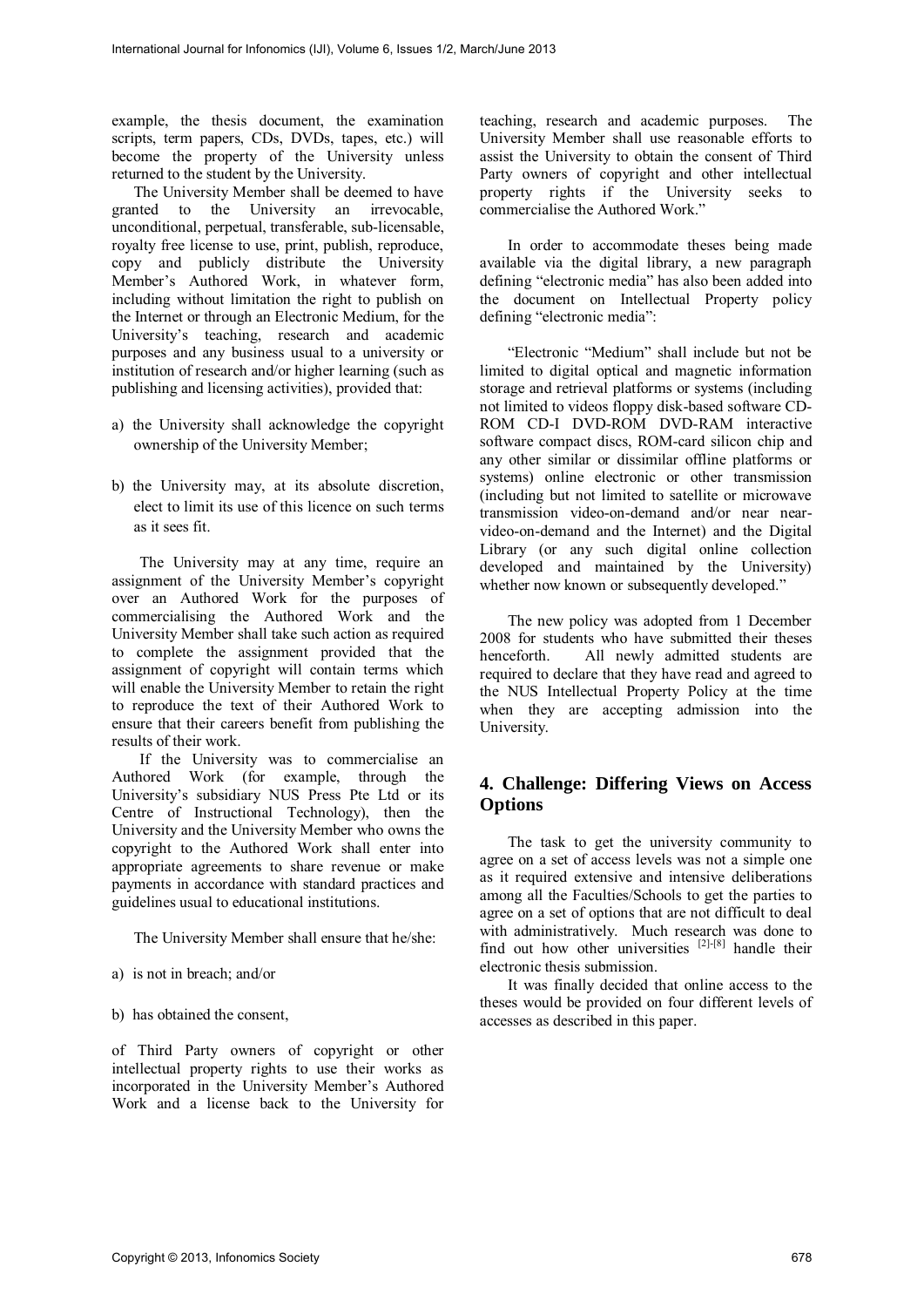### **4.1 Unrestricted Internet Access**

Most theses would generally come under this category and they are usually released immediately for public access worldwide.

#### *Suitable for:*

Theses without any patents or confidentiality issues.

# **4.2 Restricted NUS Intranet Access for a Limited Period**

Theses in this category are released for access only on the NUS Intranet for up to a maximum period of two years. When theses are put into this category, the following guidelines will apply.

- During the specified restricted period, only the thesis title, abstract, student's name, degree, department, and year of submission will be made accessible worldwide.
- After the specified period, the thesis will be released for access worldwide.
- Extensions of the restricted period of up to two years at a time may be requested.
- Extension requests are subject to approval by the Associate Provost (Graduate Education).

#### *Suitable for:*

Theses which are to be made accessible to only the NUS community for specific reasons (e.g. some contents in the thesis are in the process of being published in a journal.

# **4.3 Totally Restricted Access for a Limited Period**

In some instances, it may be necessary to totally restrict access to the work in a thesis for a certain time period. Here, the thesis will be embargoed for up to a maximum period of two years in the first instance, and in cases like this, there will be no access even on the NUS Intranet.

- Only the thesis title, student's name, degree, department and year of submission are accessible.
- The abstract will not be accessible.
- At the end of the embargo period, the thesis will be released for access worldwide.
- Extensions of the embargo period of up to two years at a time may be requested.
- Extension requests are subject to approval by the Associate Provost (Graduate Education).

#### *Suitable for:*

- Theses which contains proprietary/confidential information which the student will use for incorporation into a patent application.
- Theses which contain third party proprietary/confidential intellectual property (including, without limitation to, patents and/or software).

# **4.4 Totally Restricted Access for Indefinite Period**

Finally, we have this category where the theses will be embargoed indefinitely under the following conditions.

- Only the thesis title, student's name, degree, department and year of submission are accessible.
- The abstract will not be accessible.
- Requests to access the thesis are subject to approval by the Vice Provost (Education).

### *Suitable for:*

Theses containing material to be published as a book, a series of articles or as a monograph, where release on the Internet will be construed as prior publication.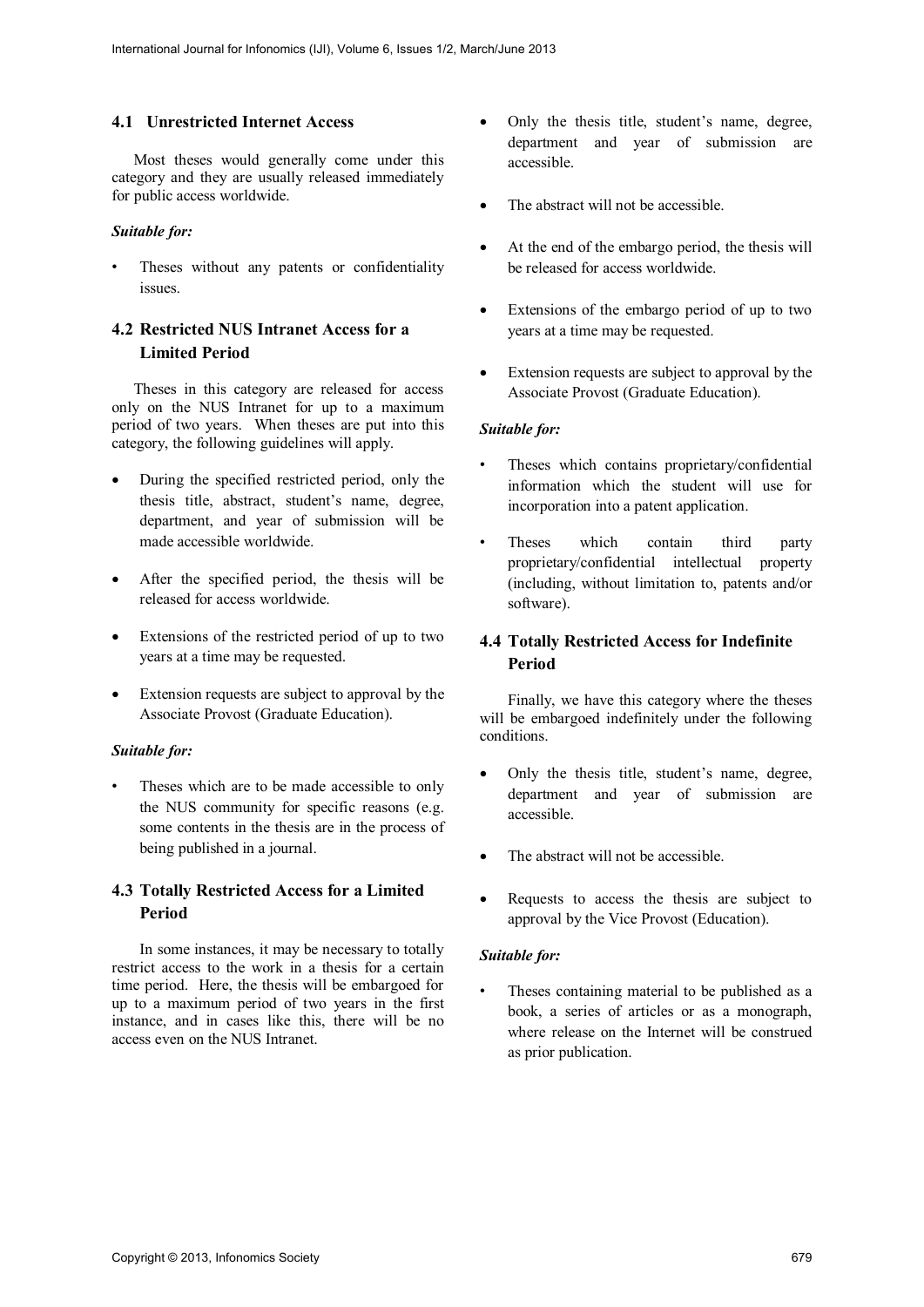- Theses containing creative work which will be published. Theses containing confidential, private or politically-sensitive information.
- Theses containing commercially-sensitive information.
- Theses containing third party copyright items for which copyright clearance cannot be obtained.
- Theses containing material that might endanger the physical/mental health or the safety of an individual if released.

The four categories we have identified sufficiently cater for the various needs of the NUS community with the following working principles:

- i) All theses should be made available to the public where possible.
- ii) The period of embargo should be limited, with possible requests for extension.
- iii) The greater the degree of embargo/restriction (with respect to access and period), the higher the level of authority for approval is required.

 Students can request for a restriction period of up to two years for ii) and iii). The first two options can be approved by the Head of Department, except in the case when student has originally been granted ii) but is again requesting for an extension to the restriction period. Such extensions will subject to the approval of the Associate Provost (Graduate Education).

For theses with copyright/patent issues, students and their supervisors requesting for restricted access for their theses must specify the reason and the period the thesis is to be withheld. Students are advised that non-critical but confidential/proprietary information which they have not obtained copyright clearance from the information owners, should be excluded from their final theses submission. For theses where the information has to be in the theses and where there are copyright clearances to be obtained, students are advised to obtain the clearances first before they submit their final theses and submit the endorsed clearance forms from the copyright owners. For theses of which the students did not manage to obtain the clearances, they can request for restricted access of their thesis for up to a period of two years, within which they have to obtain the clearance or submit a request for extension of the restricted period or permanent restriction if they are unable to obtain the clearance.

For theses which cannot be released because it has contents awaiting patent applications, the students are supposed to indicate and request for restricted access. The system will alert the NUS Industry Liaison Office which will give the approval to proceed to release the theses into the Internet when it has successfully filed the patent applications.

## **5. Challenge: Implementation**

To implement the new policy and to launch the use of ScholarBank@NUS, the following steps have to be taken:

- the ETD form has to be revised;
- the web pages of the new developments and hyperlinks to the new Intellectual Property policy document electronic upload of thesis have to be amended; and
- the entire community (comprising graduate students, administrative staff and faculty members) has to be informed and trained through emails/briefings/demonstrations of the changes and the online system.

There was also a need to check through all ETD forms submitted previously to ensure that they have been completed properly. A revamp of the ETD submission portal was done to improve on the security measures, and the contents on the portal was improved on, as well as, the system-generated email messages to students and staff.

Before the use of the new set up was implemented university-wide launch, there was a pilot run done with two departments to iron out potential teething issues. Tests were also done to ensure that data capturing and system flow were smooth and that the data were ported and reflected correctly with their transfer from ETD system to ScholarBank@NUS.

# **6. Electronic Thesis Submission Process**

We describe here the process which is now in place at the NUS for electronic thesis submission. Students provide proof to the Registrar's Office that they are ready to submit the final version of their passed thesis by submitting a form endorsed by the supervisors or oral panel members. They also submit the completed ETD form with the necessary endorsements. A PDF copy of their theses would